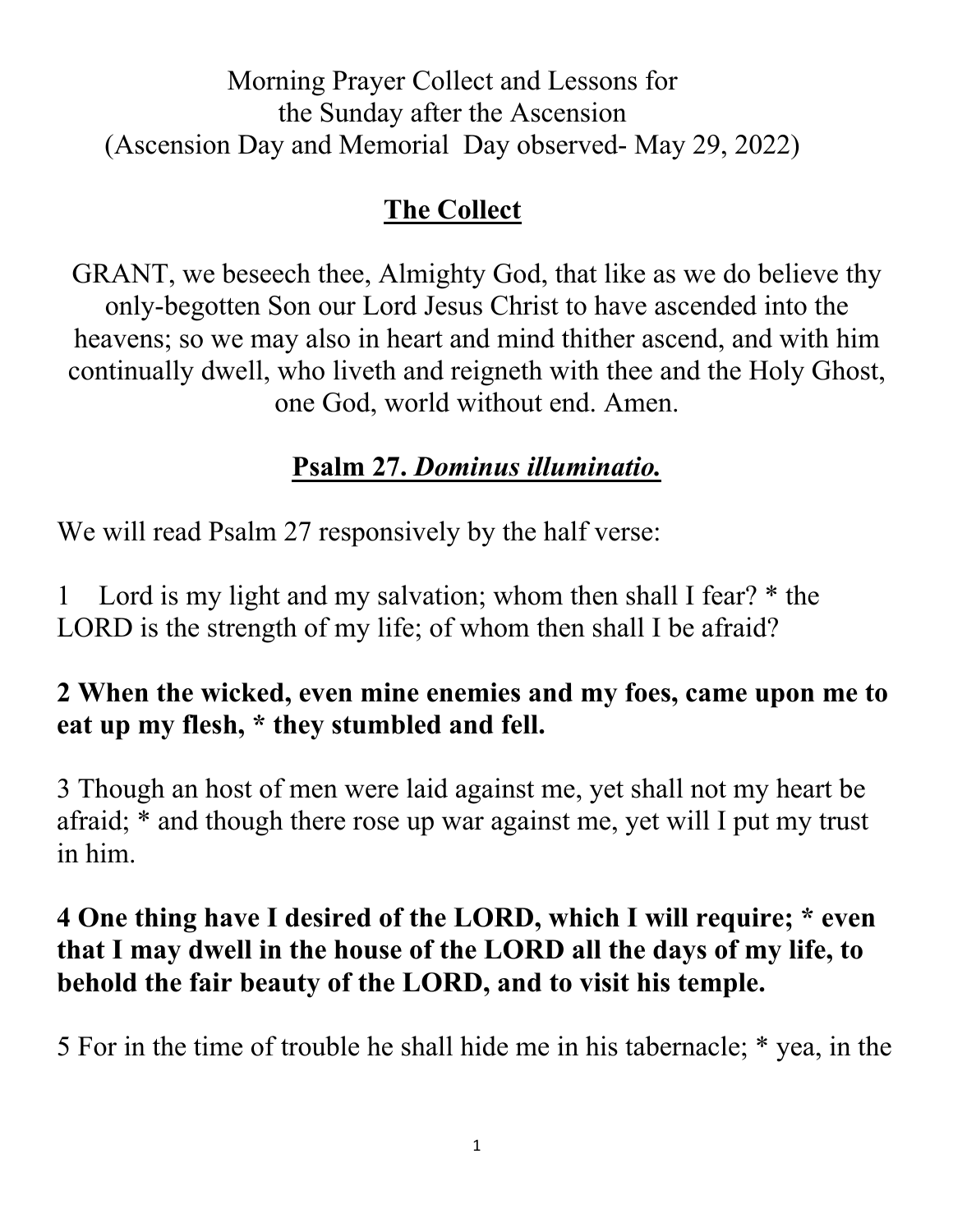secret place of his dwelling shall he hide me, and set me up upon a rock of stone.

## **6 And now shall he lift up mine head \* above mine enemies round about me.**

7 Therefore will I offer in his dwelling an oblation, with great gladness: \* I will sing and speak praises unto the LORD.

## **8 Hearken unto my voice, O LORD, when I cry unto thee; \* have mercy upon me, and hear me.**

9 My heart hath talked of thee, Seek ye my face: \* Thy face, LORD, will I seek.

# **10 O hide not thou thy face from me, \* nor cast thy servant away in displeasure.**

11 Thou hast been my succour; \* leave me not, neither forsake me, O God of my salvation.

Glory be the Father and to the Son and to the Holy Ghost

**As it was in the beginning is now and ever shall be, world without end, Amen.**

## *The Old Testament Lesson*

The Old Testament Lesson is written in the 33<sup>rd</sup> Chapter of the Book of the Prophet Isaiah beginning at the  $5<sup>th</sup>$  verse:

<sup>5</sup> The LORD is exalted; for he dwelleth on high: he hath filled Zion with judgment and righteousness<sup>6</sup> And wisdom and knowledge shall be the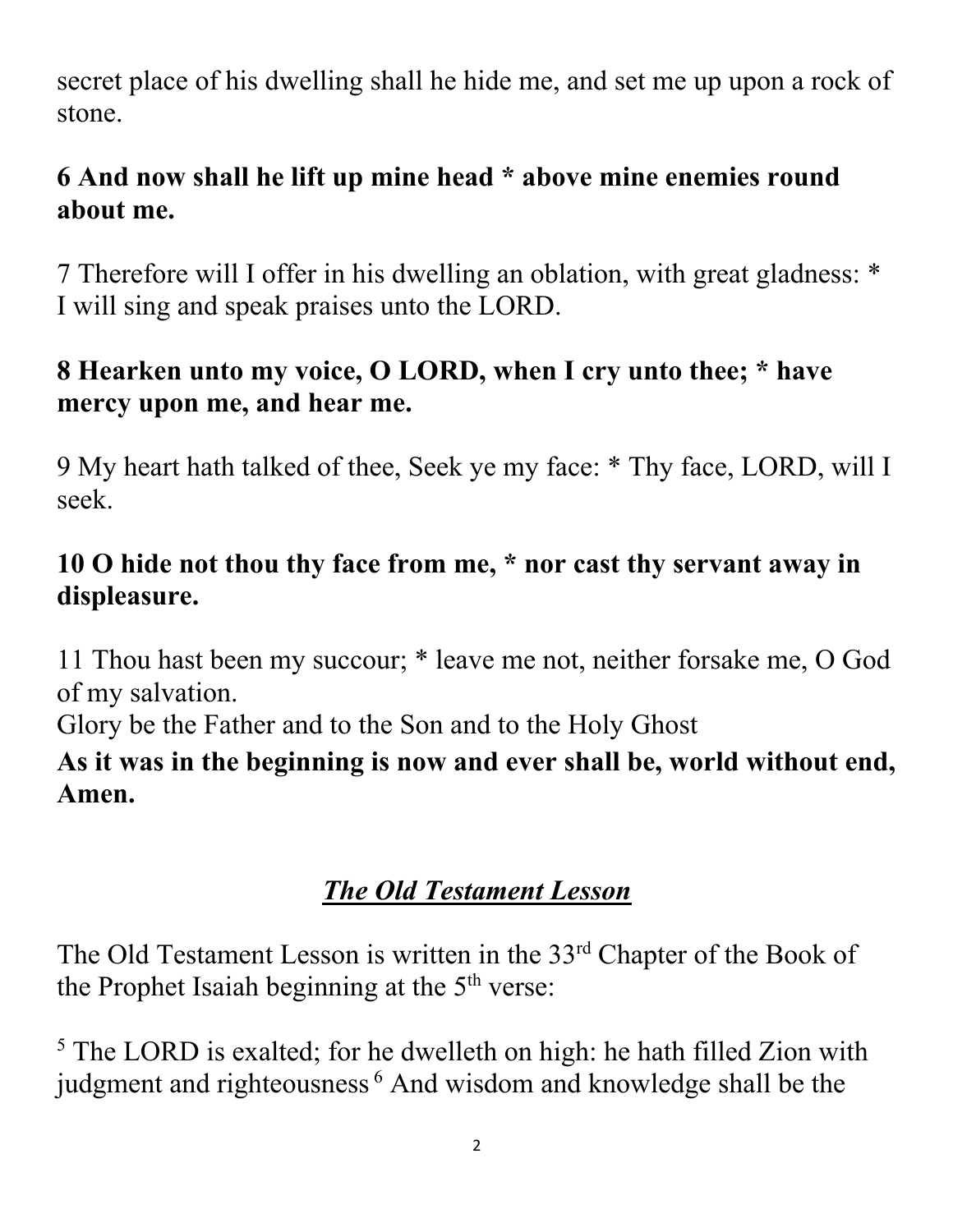stability of thy times, and strength of salvation: the fear of the LORD is his treasure.

 $17$  Thine eyes shall see the king in his beauty: they shall behold the land that is very far off.  $20$  Look upon Zion, the city of our solemnities: thine eyes shall see Jerusalem a quiet habitation, a tabernacle that shall not be taken down; not one of the stakes thereof shall ever be removed, neither shall any of the cords thereof be broken.  $21$  But there the glorious LORD will be unto us a place of broad rivers and streams; wherein shall go no galley with oars, neither shall gallant ship pass thereby.  $22$  For the LORD is our judge, the LORD is our lawgiver, the LORD is our king; he will save us. Here endeth the Old Testament Lesson.

## *The New Testament Second Lesson*

The New Testament Lesson is written in the 1<sup>st</sup> Chapter of the Book of Acts beginning at the  $1<sup>st</sup>$  verse:

In my former book, Theophilus, I wrote about all that Jesus began to do and to teach  $2$  until the day he was taken up to heaven, after giving instructions through the Holy Spirit to the apostles he had chosen. <sup>3</sup> After his suffering, he showed himself to these men and gave many convincing proofs that he was alive. He appeared to them over a period of forty days and spoke about the kingdom of God.

<sup>4</sup> On one occasion, while he was eating with them, he gave them this command: "Do not leave Jerusalem, but wait for the gift my Father promised, which you have heard me speak about. 5 For John baptized with water, but in a few days you will be baptized with the Holy Spirit."